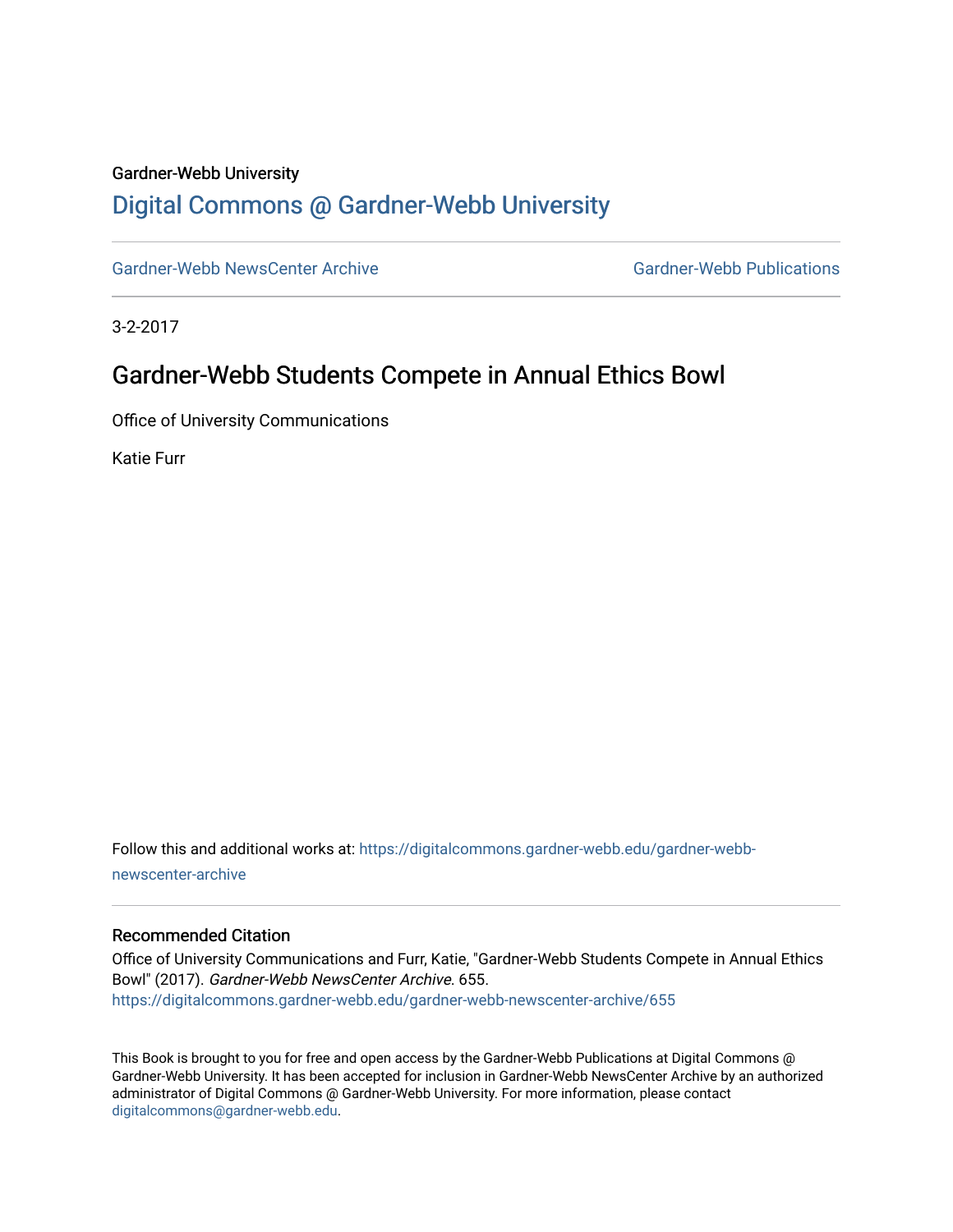# **Gardner-Webb Students Compete in Annual Ethics Bowl**

**webpublish.gardner-webb.edu**[/newscenter/gardner-webb-students-compete-in-annual-ethics-bowl-2/](https://webpublish.gardner-webb.edu/newscenter/gardner-webb-students-compete-in-annual-ethics-bowl-2/)

Office of University **Communications** 

*Competition Included Teams from 22 Private Schools*

### **By Katie Furr, ('20) GWU Intern for Communications**

BOILING SPRINGS, N.C.—Four students from Gardner-Webb University competed in the North Carolina Independent Colleges and Universities' (NCICU) Ethics Bowl on Feb. 17 and 18. The event was held in the N.C. Legislative Complex in Raleigh and included teams from 22 private schools. The

The team from [Gardner-Webb](https://webpublish.gardner-webb.edu/newscenter/gardner-webb-students-compete-in-annual-ethics-bowl-2/gwu-ethics-bowl-team/)

The team from Gardner-Webb University included (left to right) Will Haas, Harley Burgess, Austin Lunde, Cassie Craig and Dr. Kent Blevins, faculty coordinator.

GWU team consisted of junior Harley Burgess of Forest City, N.C., freshman Cassie Craig and senior Will Haas of Lenoir, N.C., and freshman Austin Lunde of Cartersville, Ga. They were led by Dr. Kent Blevins, GWU Professor of Religious Studies.

"Every year, there's a different theme," Dr. Blevins explained. "This year, the theme was ethics in law. The students did a great job." The team won against two other teams in the first round of competition. However, they lost to two other teams in the quarterfinal round, one of which was the eventual winner.

The Ethics Bowl offers a unique and beneficial experience for the students. "I decided to participate in Ethics Bowl because I was interested in working with people as a team to relay positions on topics and issues," Craig shared. "It also was intriguing to me how we could talk about such controversial issues and have different views on them and still remain calm and civil with each other."

Lunde was also impressed with the competitors. "The environment was very professional and respectful," he observed. "Teams were very polite and courteous."

Burgess, who has competed in the Ethics Bowl previously, shared some of its lasting benefits. "Participating in Ethics Bowl has given me hope that my generation—and the nation at large—is attempting to regain love and appreciation for discussion, debate, and critical thinking. It provides an amazing opportunity to meet wonderful people in a plethora of fields, and have a lot of fun along the way."

March 2, 2017